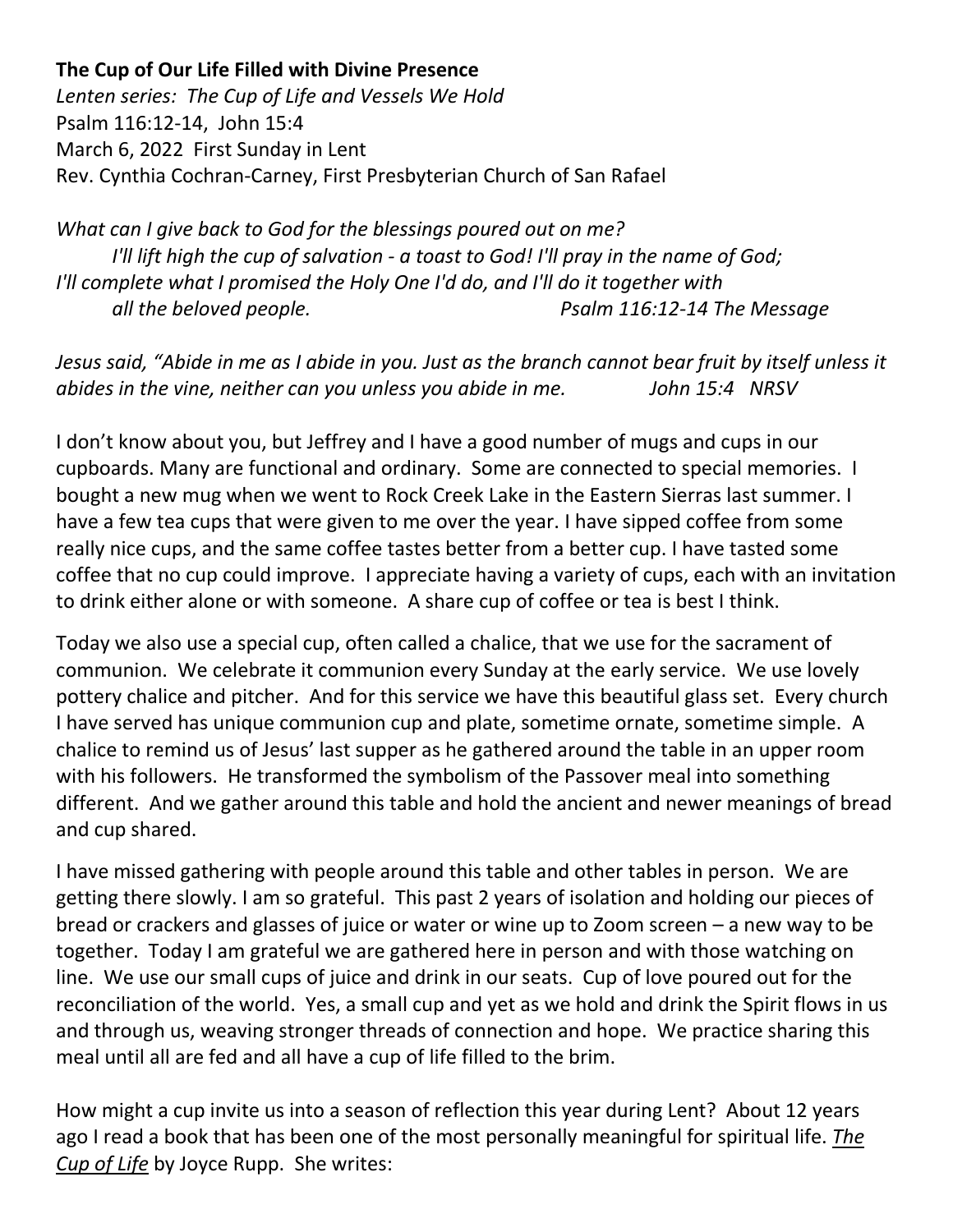I have found the cup to be a powerful teacher for my inner life. The ordinariness of the cup reminds me that my personal transformation occurs in the common crevices of each day. The cup is an apt image for the inner processes of growth. The cup has been a reminder of my spiritual thirst. As I've held it, filled it, drunk from it, emptied it and washed it, I've learned that it is through my ordinary human experiences that my thirst for God is quenched. In the cup I see life, with its emptiness, fullness, brokenness, flaws and blessings.

A cup is a container for holding something. Whatever it holds has to eventually be emptied out so that something more can be put into it. I have learned that I cannot always expect my life to be full. There has to be some emptying, some pouring out, if I am to make room for the new. The spiritual journey is like that  $-$  a constant process of emptying and filling, of giving and receiving, of accepting and letting go.

One of the spiritual lessons for Rupp is her lifelong experience of Divine Presence, the Holy. This inner presence was a dynamic source of guidance and consolation. She became more deeply rooted in the belief that this indwelling God loved her totally and unconditionally. She writes:

I am a container holding the presence of God. This awesome and humbling gift of the Divine indwelling constantly enlivens my spiritual path and guides my transformation.

The more I become aware of God's presence in my life, the more I thirst to know this Sacred One at an even deeper and deeper level. Like a cup that seemingly has more and more room to be filled, so I feel by capacity to be joined with the Holy One Keeps expanding.

A cup is a simple container. It speaks in our solitude, as a teacher and bringer of wisdom, whispering truths of an indwelling, abiding Source of Love, Friend, in the container of our souls. We are invited to imagine our cup filled. And we are invited to sip often from this wellspring that slakes our spiritual thirst.

A cup of life – a metaphor, a symbol of God filling us up and making a home in us.

John uses a special verb in his metaphor for the relationship with Christ. Jesus said in John 15:4, "Make your home in me. Abide in me." Abiding is important in John, where love of God means mutual indwelling. The verb "abide" has a related word; this noun appears in one of John's most famous verses, 14:2. The "many mansions in the Father's house" (in the familiar KJV) are actually "abiding places." So the vine image is another way of talking about abiding places (places where one is deeply at home), and both the vine and the abiding places are ways of talking about love.